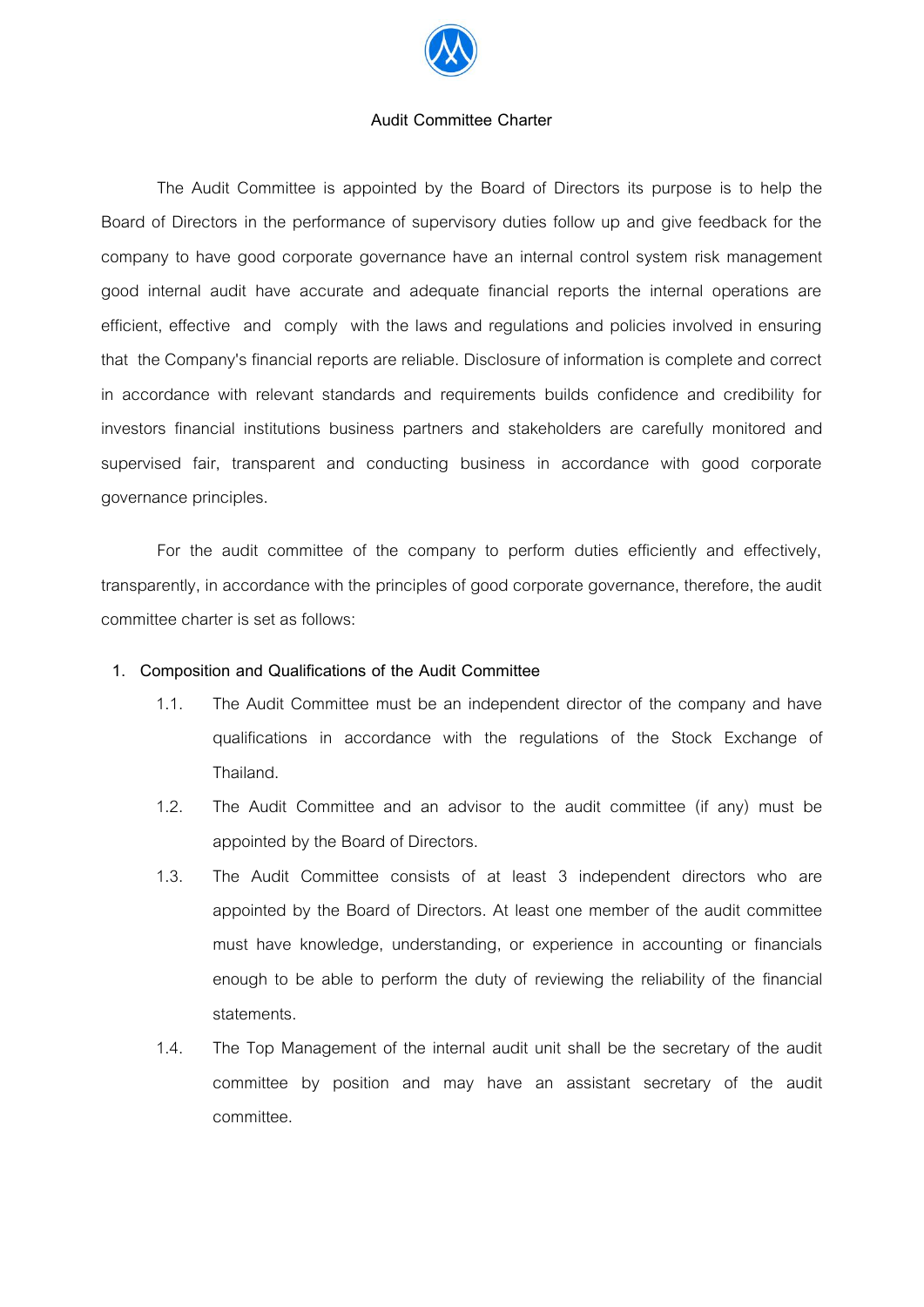

# **2. Term of office and remuneration**

- 2.1. Members of the Audit Committee have a term of office of 3 years.
- 2.2. Members of the Audit Committee may vacate office upon.
	- 2.2.1. The term of office is complete.
	- 2.2.2. Death
	- 2.2.3. Resignation
	- 2.2.4. Removed
	- 2.2.5. Retired from being a Company Director.
	- 2.2.6. Disqualified from being an Audit Committee member in accordance with this charter or in accordance with the rules of the Stock Exchange of Thailand.
	- 2.2.7. The Board of Directors has resolved to vacate the position.
- 2.3. Any member of the audit committee will resign from the position to submit resignation letter to the Chairman of the board of directors should notify the Board of Directors 1 month in advance with reasons for the Board of Directors to consider appointing other persons who have full qualifications as specified in the charter to replace the resigned audit committee.
- 2.4. In the event that the audit committee vacates office as a whole group the audit committee that vacates office shall remain in office until the new audit committee takes office.
- 2.5. In the event that the audit committee vacates office due to the expiration of the term of office members of the audit committee who have retired may be reappointed for another term but not more than two terms and to appoint a new audit committee member to the audit committee as appropriate unless the Board of Directors has an opinion otherwise.
- 2.6. In the event that the position of the audit committee is vacant for reasons other than retirement by rotation, the Board of Directors shall appoint the audit committee as soon as possible. The person who replaces the audit committee is in the position for only the remaining term of the audit committee member who replaces him.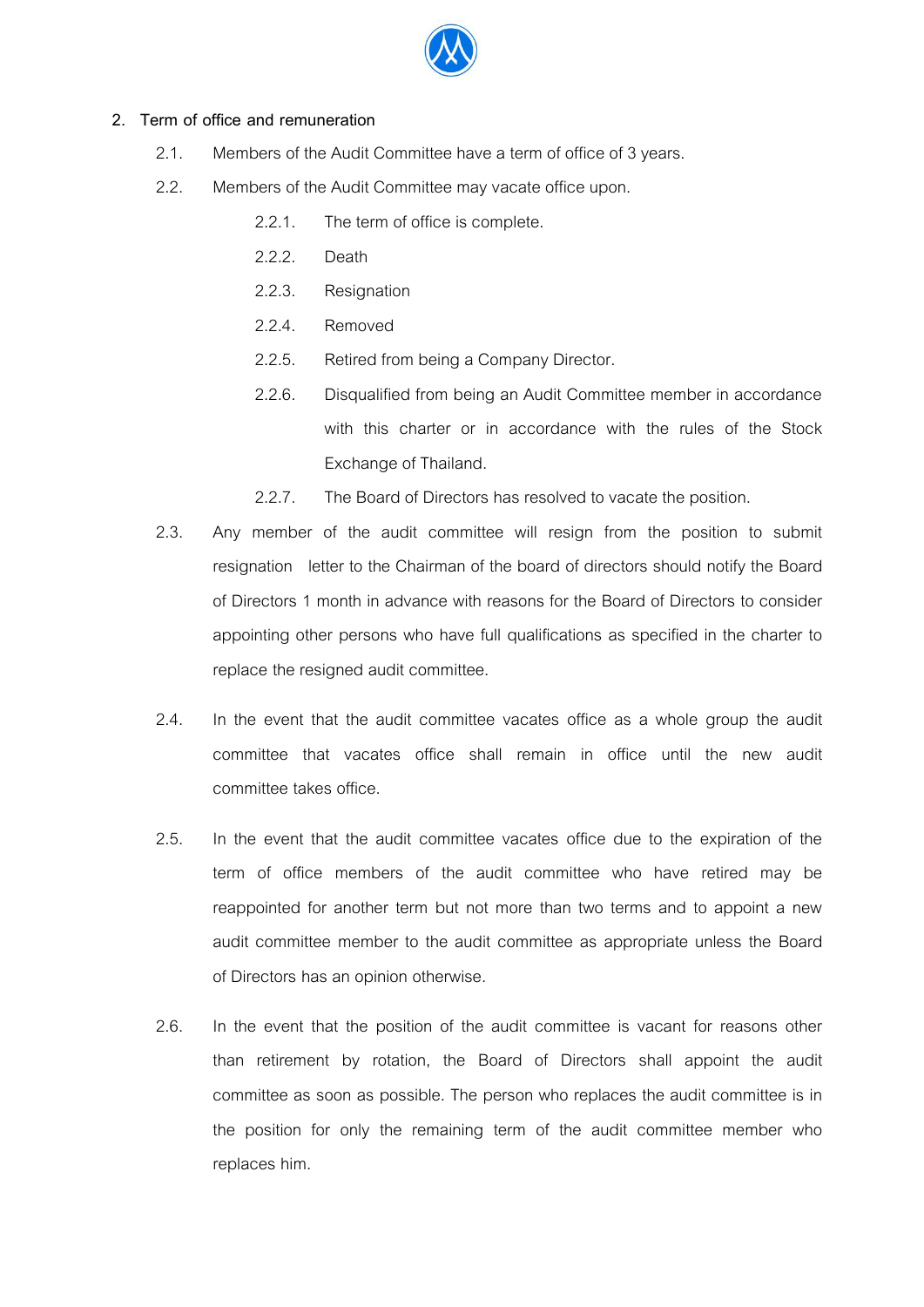

2.7. The audit committee's remuneration is appropriate to the duties and responsibilities. It is approved by the shareholders' meeting and the remuneration must be disclosed in the Company's annual report.

## **3. Quorum and Voting**

- 3.1 Audit Committee Meeting, the audit committee must be present at the meeting for not less than half of the audit committee members. A quorum was therefore constituted.
- 3.2 In the event that the Chairman of the audit committee is not present at the meeting or is unable to perform his duties, the meeting shall elect one member of the audit committee to preside over the meeting.
- 3.3 The decision of the meeting shall be made by a majority of votes. The chairman of the meeting has not casting vote except for equal votes, the Chairman of the meeting shall have an additional vote as a casting vote.
- 3.4 One member of the audit committee has one vote except for the audit committee who has any stake in considering that the director must not participate in the consideration and have no right to vote on that matter. If the votes are equal, the chairman of the meeting shall have an additional vote as a casting vote.
- 3.5 The secretary of the audit committee has no right to vote.

### **4. Meetings**

- 4.1 The Audit Committee meets at least 4 times a year and the Chairman of the audit committee has the power to call additional meetings if necessary.
- 4.2 In summoning the Audit Committee meeting, the Chairman of the audit committee or the Secretary of the audit committee by order of the Chairman of the audit committee sends the meeting invitation letter to the Audit Committee at least 7 days before the meeting date unless it is urgently necessary, the meeting will be called by other means or notify less than 7 days before the meeting date.
- 4.3 The Audit Committee has the right to request information and facts may invite management internal auditors, auditors, or related persons can attend meetings on specific matters in case of significance and necessity, the Audit Committee may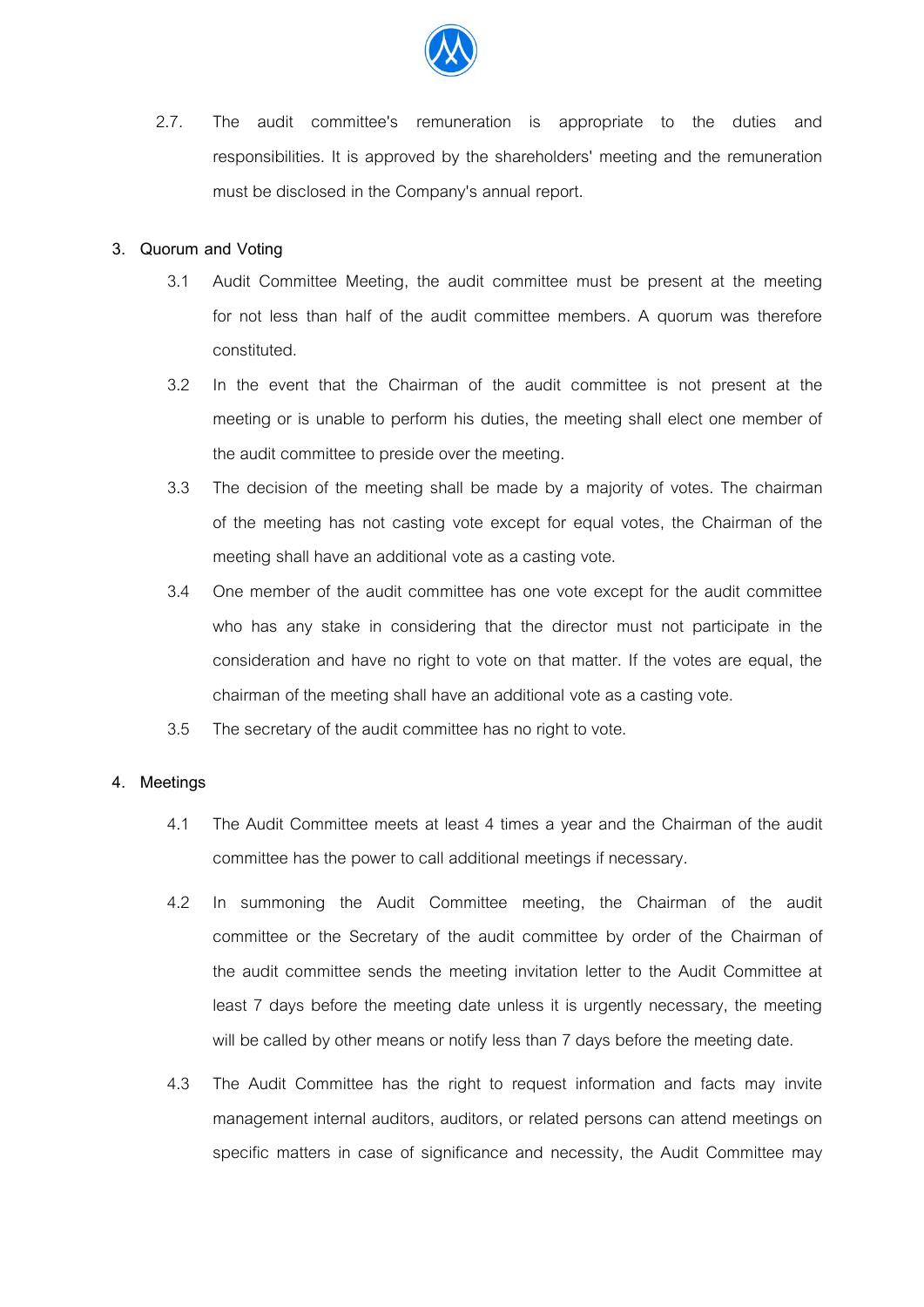

invite independent experts and/or professional experts to attend the Audit Committee meetings.

4.4 The Audit Committee should arrange a meeting with the Company's auditors without the management meeting at least once a year.

#### **5. Scope of Powers, Duties and Responsibilities**

Determine the scope, powers, duties and responsibilities of the Audit Committee as follows:

- 5.1 Review to ensure that the company has accurate quarterly and annual financial reports and adequate disclosure of information to ensure equality of shareholders meeting with the Company's auditors without the management meeting at least once a year.
	- 5.1.1 Comments on the correctness and completeness of the credibility of the Company's financial reports.
	- 5.1.2 Opinion on the adequacy of the Company's internal control system.
	- 5.1.3 Opinion on compliance with securities and Stock Exchange laws and regulations of the Stock Exchange of Thailand.
	- 5.1.4 Opinion on the suitability of the auditor
	- 5.1.5 Opinion on reports that may have conflicts of interest.
	- 5.1.6 Number of Audit Committee meetings and participation in audit meetings.
	- 5.1.7 Consensus or overall remarks received by the audit committee from the performance of duties in accordance with the charter.
	- 5.1.8 Other items that shareholders and general investors should be aware of under the scope of duties and responsibilities assigned by the Board of **Directors**
- 5.2 Review of the company. There is a risk management system, internal control system, internal audit system is appropriate and efficient and considers the independence of the internal audit unit as well as approves the appointment, transfer, termination of employment and assessment of the performance of the head of the internal audit unit or other agencies responsible for internal audits.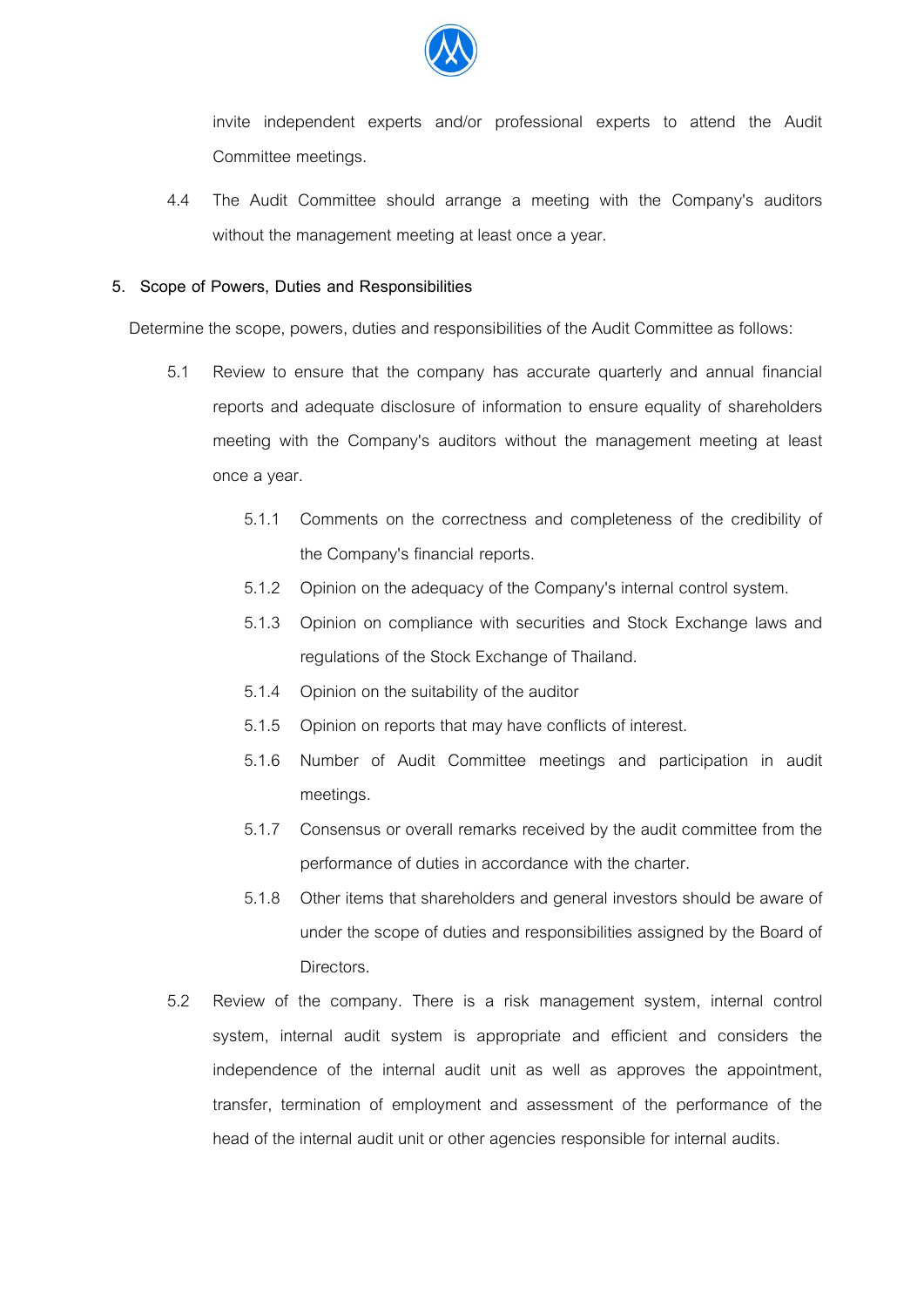

- 5.3 Review the Company's compliance with the securities and exchange act requirements of the Stock Exchange and laws related to the Company's business.
- 5.4 Review the Company's operations to ensure compliance with the policy on the private sector collective action coalition against corruption ("Thailand's Private Sector Collective Action Coalition Against Corruption-CAC").
- 5.5 Consider connected transactions or transactions that may have conflicts of interest to comply with the laws and regulations of the Stock Exchange of Thailand this is to ensure that the said transaction is reasonable and in the best interests of the company.
- 5.6 Review and consider the major risks detected with the management. Including giving suggestions for improvements.
- 5.7 In compliance with the scope of powers and duties, the Audit Committee has the power to invite or order the management or supervisors to attend a meeting to clarify or submit relevant documents and has the power to hire or seek independent opinions from consultants or other professional experts when deemed necessary.
- 5.8 Preparing the Audit Committee's report to be disclosed in the Company's annual report. The said report must be signed by the Chairman of the audit committee and contains the following information.
	- 5.8.1 Comments on the correctness and completeness of the credibility of the Company's financial reports.
	- 5.8.2 Opinion on the adequacy of the Company's internal control system.
	- 5.8.3 Opinion on compliance with securities and Stock Exchange laws and regulations of the Stock Exchange of Thailand.
	- 5.8.4 Opinion on the suitability of the auditor
	- 5.8.5 Opinion on reports that may have conflicts of interest.
	- 5.8.6 Number of Audit Committee meetings and participation in audit meetings.
	- 5.8.7 Consensus or overall remarks received by the audit committee from the performance of duties in accordance with the charter.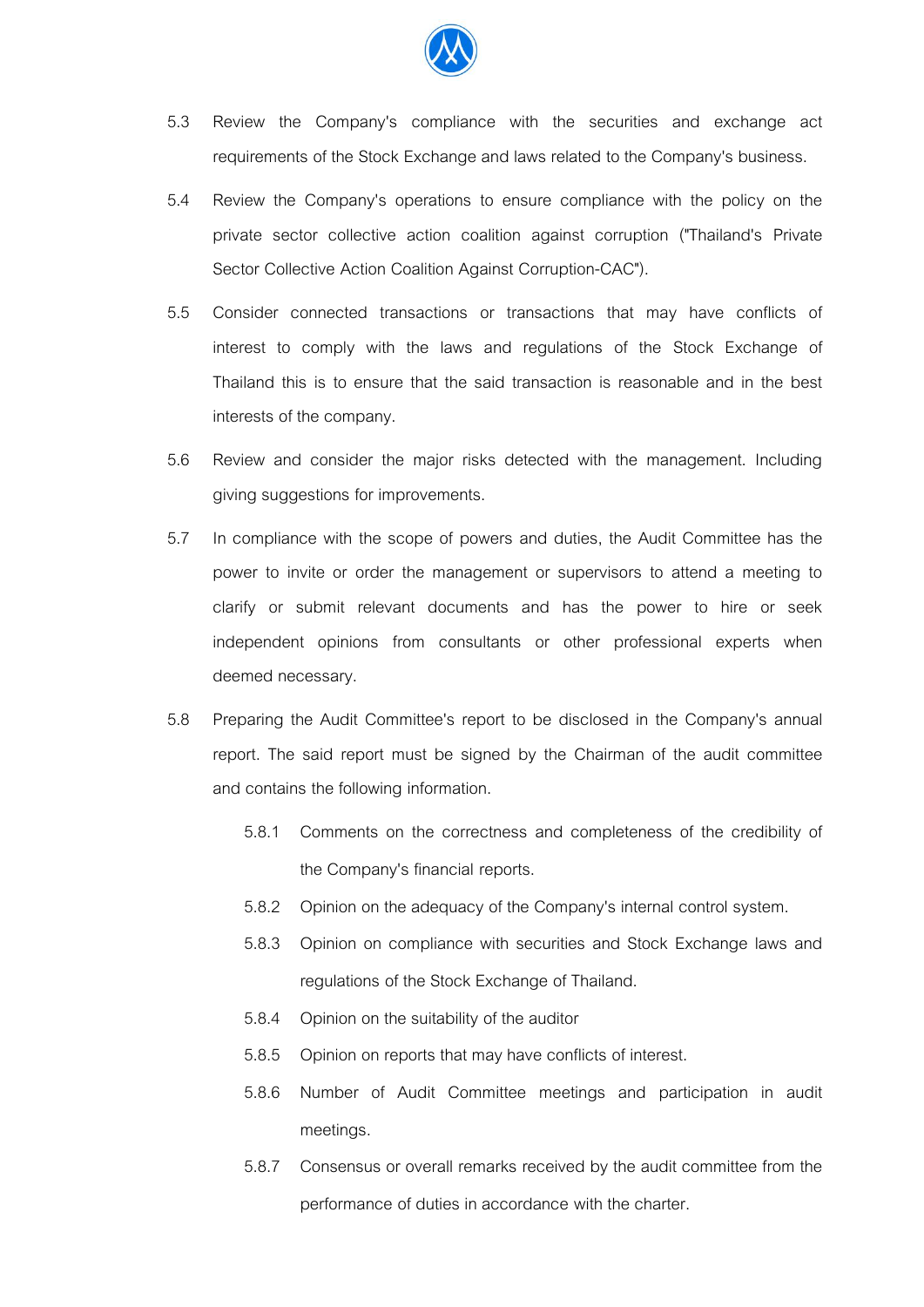

- 5.8.8 Other items that shareholders and general investors should be aware of under the scope of duties and responsibilities assigned by the Board of Directors.
- 5.9 Consider, select, nominate, appoint and propose the Company's auditors' remuneration which is independent to act as the Company's auditor including attending a meeting with the auditor at least once a year without the management attending the meeting.
- 5.10 Considering the results of operations, budget and manpower of the internal audit unit.
- 5.11 Consider and approve the internal audit unit's charter implementation plan and performance appraisal agreement.
- 5.12 Review the audit committee charter at least once a year.
- 5.13 Perform other acts as required by law and assigned by the Board of Directors and related operations to achieve the objectives of the audit committee.
- 5.14 In the performance of duties of the Audit Committee if found or suspected of an item or action which may have a significant impact on the financial position and operating results of the company have the audit committee report to the Board of Directors to make improvements within the time the audit committee deems appropriate if the Board of Directors or the management fails to make improvements within the specified time. Any member of the audit committee may report such transactions or actions to the securities and exchange commission or the Stock Exchange of Thailand.
- 5.15 Operate in accordance with Section 89/25 of the Securities and Exchange Act when the auditor reports suspicious behavior that may involve fraud or violate the law related to the performance of duties of directors and executives the audit committee shall conduct an audit without delay and report the audit results to the securities and exchange commission and the auditor within 30 days after being notified.
- 5.16 Corruption including a risk management system linked to risks that may arise from corruption ensure that the operations of the company are transparent,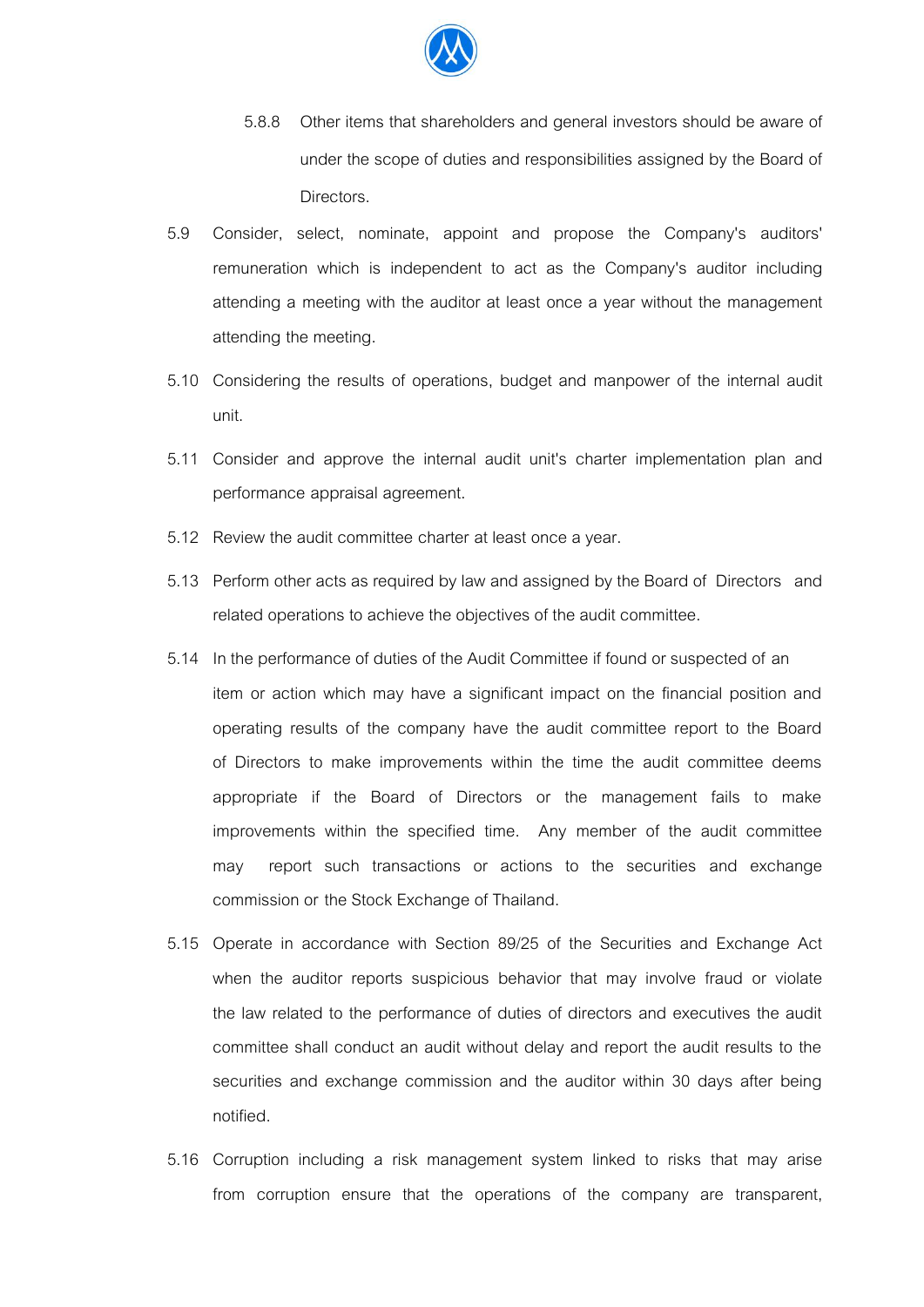

honest, fair, in accordance with moral and ethical principles and conduct business with anti-corruption in all forms.

- 5.17 Receive complaints, report clues, the act of corruption both inside and outside at the Board of Director Executives or employees of the company involved and check the facts as informed and present it to the Board of Directors to jointly consider the punishment or solve the problem according to the anti-corruption policy.
- 5.18 Summary of the missions of the audit committee to present to the Board of Directors.

## **6. Report of the Audit Committee**

The Audit Committee has duties and responsibilities to report the results of meetings or any other reports that are important to the Board of Directors, shareholders and general investors to make the Board of Directors. It is assured that the management has managed it carefully and considers the interests of all shareholders equally.

- 6.1 Reporting to the Board of Directors
	- 6.1.1 Reporting activities routine for the Board of Directors will be informed of the activities of the Audit Committee which consists of the following information:
		- 1) Minutes of the Audit Committee Meeting which clearly state the opinions of the audit committee on various matters.
		- 2) Report on opinions on financial reports internal control system, internal audit risk management system and the corporate governance process.
		- 3) Any other reports that the Board of Directors should know.
	- 6.1.2 Report detected immediately for the Board of Directors will be able to find a solution in a timely manner.
		- 1) Conflicts of Interest.
		- 2) Corrupt transaction or something is wrong or there is a significant deficit in the internal control system.
		- 3) Violation of the law or any requirements of the Stock Exchange of Thailand and other laws related to the Company's business.